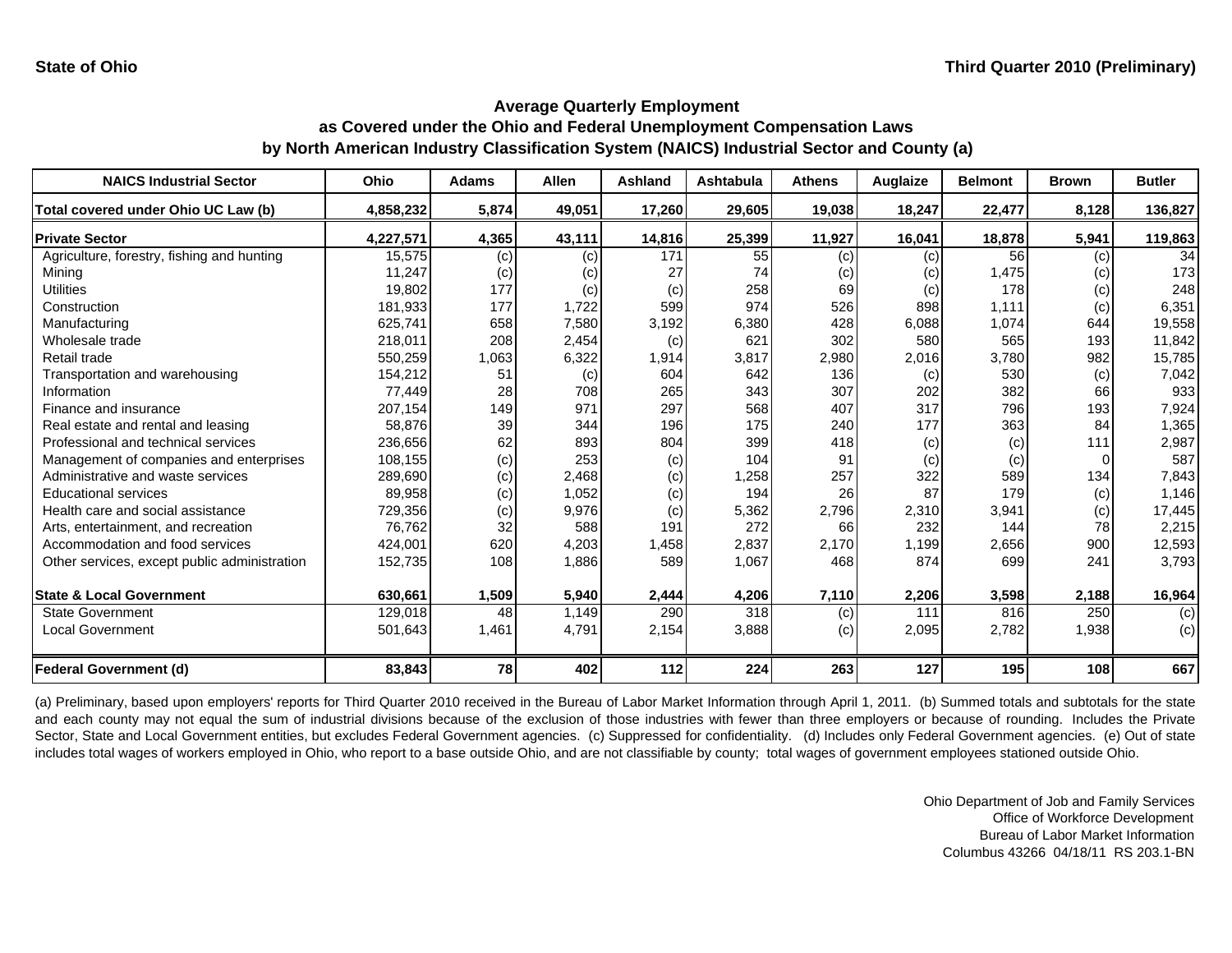| <b>NAICS Industrial Sector</b>               | Carroll  | Champaign | <b>Clark</b> | <b>Clermont</b> | <b>Clinton</b> | Columbiana | Coshocton | Crawford | Cuyahoga | <b>Darke</b> |
|----------------------------------------------|----------|-----------|--------------|-----------------|----------------|------------|-----------|----------|----------|--------------|
| Total covered under Ohio UC Law (b)          | 5,590    | 9,125     | 46,596       | 50,911          | 15,919         | 28,636     | 10,893    | 12,914   | 671,525  | 16,804       |
| <b>Private Sector</b>                        | 4,582    | 7,328     | 40,450       | 43,975          | 12,834         | 24,502     | 9,324     | 11,053   | 593,165  | 14,808       |
| Agriculture, forestry, fishing and hunting   | (c)      | (c)       | 461          | (c)             | 37             | 168        | 76        | (c)      | 262      | (c)          |
| Mining                                       | (c)      | (c)       | 49           | (c)             | 10             | 190        | 151       | (c)      | 284      | (c)          |
| <b>Utilities</b>                             | 43       | (c)       | (c)          | 512             | (c)            | 116        | 409       | 30       | 1,389    | 43           |
| Construction                                 | 224      | 223       | 1,124        | 2,417           | 227            | 934        | 226       | 359      | 20,322   | 868          |
| Manufacturing                                | 1,192    | 2,369     | 5,951        | 4,710           | 3,061          | 5,421      | 2,676     | 3,379    | 67,485   | 3,738        |
| Wholesale trade                              | 112      | 334       | (c)          | 1,996           | (c)            | 1,009      | 160       | 517      | 34,591   | 709          |
| Retail trade                                 | 808      | 1,084     | 5,681        | 8,884           | 1,616          | 4,022      | ,219      | 1,281    | 60,965   | 1,918        |
| Transportation and warehousing               | 203      | (c)       | 2,459        | 1,729           | 2,438          | 882        | 281       | 201      | 19,457   | 948          |
| Information                                  | 35       | 97        | 238          | 1,093           | 324            | 137        | 80        | 45       | 13,007   | 136          |
| Finance and insurance                        | 60       | 201       | 2,565        | 2,872           | 506            | 602        | 249       | 575      | 40,392   | 567          |
| Real estate and rental and leasing           | 64       | 95        | 470          | 817             | 193            | 203        | 76        | 98       | 12,198   | 143          |
| Professional and technical services          | 73       | 205       | 902          | 2,047           | 155            | 406        | (c)       | 359      | 40,922   | 452          |
| Management of companies and enterprises      | $\Omega$ | (c)       | 902          | 335             | 155            | 126        | (c)       | (c)      | 16.801   | (c)          |
| Administrative and waste services            | 105      | (c)       | 2,038        | 2,026           | 433            | 1,241      | 600       | (c)      | 41,910   | (c)          |
| <b>Educational services</b>                  | (c)      | (c)       | 788          | 492             | (c)            | 315        | 29        | (c)      | 20,128   | 52           |
| Health care and social assistance            | (c)      | (c)       | 8,029        | 5,376           | (c)            | 5,121      | 1,725     | (c)      | 121,435  | 2,337        |
| Arts, entertainment, and recreation          | 177      | 145       | 412          | 905             | 93             | 341        | 166       | 74       | 10,233   | 251          |
| Accommodation and food services              | 475      | 693       | 4,716        | 5,944           | 1,186          | 2,265      | 709       | 1,128    | 51,000   | 1,074        |
| Other services, except public administration | 229      | 301       | 1,837        | 1,775           | 266            | 1,004      | 296       | 387      | 20,384   | 557          |
| <b>State &amp; Local Government</b>          | 1,008    | 1,797     | 6,146        | 6,935           | 3,086          | 4,134      | 1,569     | 1,861    | 78,361   | 1,995        |
| <b>State Government</b>                      | 32       | 60        | 230          | 624             | 188            | 341        | 47        | 139      | 4,728    | 45           |
| <b>Local Government</b>                      | 976      | 1,737     | 5,916        | 6,311           | 2,898          | 3,793      | 1,522     | 1,722    | 73,633   | 1,950        |
| <b>Federal Government (d)</b>                | 53       | 85        | 701          | 354             | 150            | 619        | 104       | 94       | 17,512   | 116          |

(a) Preliminary, based upon employers' reports for Third Quarter 2010 received in the Bureau of Labor Market Information through April 1, 2011. (b) Summed totals and subtotals for the state and each county may not equal the sum of industrial divisions because of the exclusion of those industries with fewer than three employers or because of rounding. Includes the Private Sector, State and Local Government entities, but excludes Federal Government agencies. (c) Suppressed for confidentiality. (d) Includes only Federal Government agencies. (e) Out of state includes total wages of workers employed in Ohio, who report to a base outside Ohio, and are not classifiable by county; total wages of government employees stationed outside Ohio.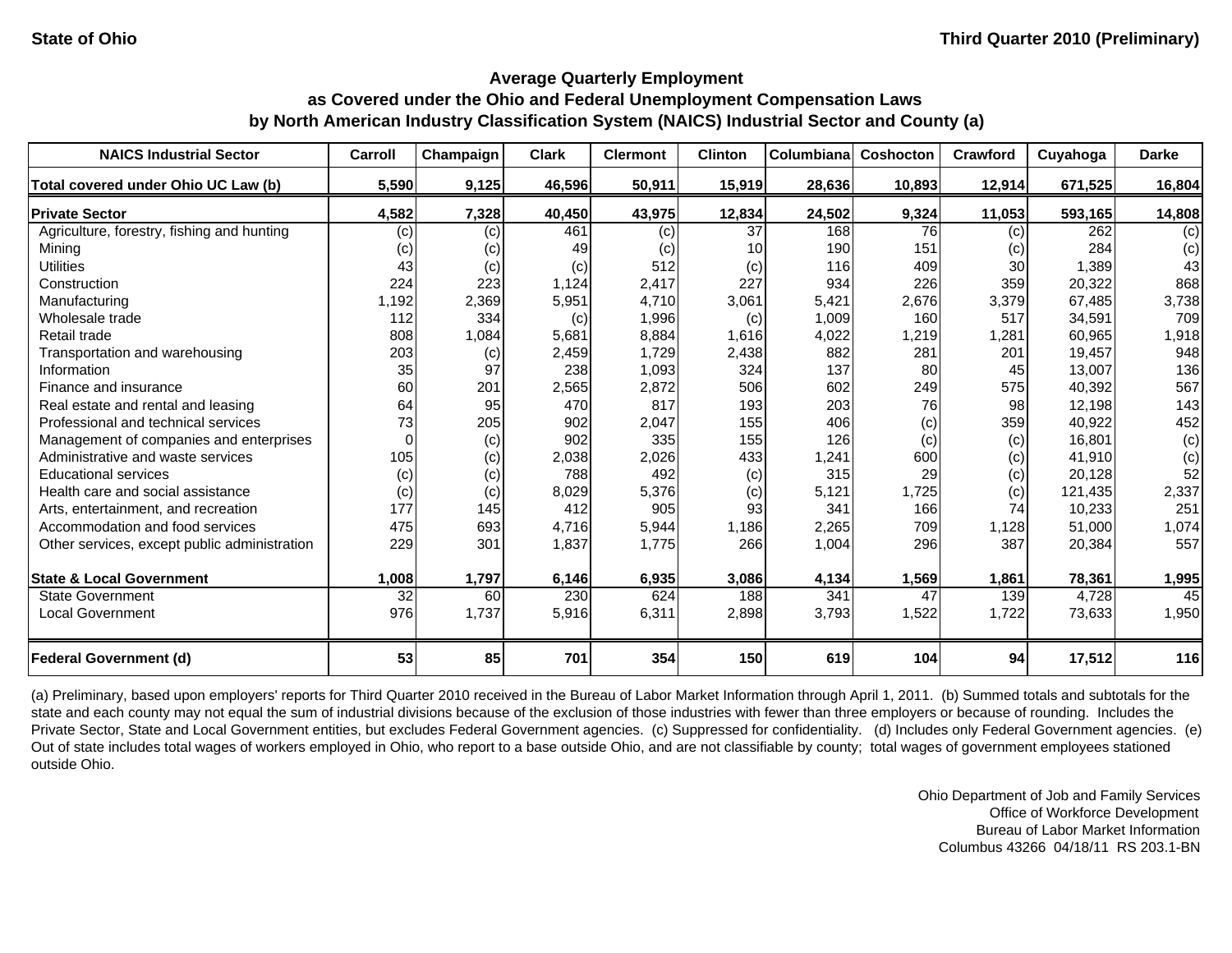| <b>NAICS Industrial Sector</b>               | <b>Defiance</b> | <b>Delaware</b> | <b>Erie</b> | <b>Fairfield</b> | <b>Fayette</b> | <b>Franklin</b> | <b>Fulton</b> | <b>Gallia</b> | Geauga | Greene |
|----------------------------------------------|-----------------|-----------------|-------------|------------------|----------------|-----------------|---------------|---------------|--------|--------|
| Total covered under Ohio UC Law (b)          | 15,219          | 72,986          | 38,540      | 39,065           | 10,687         | 636,421         | 17,048        | 11,102        | 32,508 | 53,312 |
| <b>Private Sector</b>                        | 13,346          | 65,747          | 33,538      | 33,060           | 9,100          | 539,154         | 14,646        | 9,253         | 28,636 | 44,713 |
| Agriculture, forestry, fishing and hunting   | 40              | (c)             | (c)         | 51               | 34             | 312             | 239           | (c)           | (c)    | (c)    |
| Minina                                       |                 | (c)             | (c)         | 46               |                | 288             |               | (c)           | (c)    | (c)    |
| <b>Utilities</b>                             | 12              | 135             | (c)         | 170              | (c)            | 2,502           | (c)           | 832           | (c)    | (c)    |
| Construction                                 | 460             | 2,431           | 979         | 1,660            | 242            | 19,334          | 779           | 430           | 1,920  | 1,518  |
| Manufacturing                                | 3,709           | 5,259           | 5,112       | 4,423            | 1,577          | 33,643          | 5,755         | 573           | 6,994  | 3,063  |
| Wholesale trade                              | 389             | 2,545           | 1,217       | 809              | (c)            | 27,120          | 817           | 178           | 1,674  | 1,051  |
| Retail trade                                 | 2,286           | 10,089          | 4,589       | 6,099            | 2,487          | 66,790          | 1,500         | 1,387         | 4,109  | 9,087  |
| Transportation and warehousing               | 434             | 2,580           | (c)         | 546              | 1,053          | 31,116          | (c)           | 262           | (c)    | (c)    |
| Information                                  | 268             | 1,012           | 330         | 333              | 50             | 14,077          | 105           | 67            | 161    | 1,389  |
| Finance and insurance                        | 610             | 4,727           | 623         | 794              | 396            | 44,114          | 329           | 371           | 689    | 1,190  |
| Real estate and rental and leasing           | 85              | 741             | 340         | 443              | 75             | 10,280          | 95            | 75            | 229    | 484    |
| Professional and technical services          | 167             | 12,216          | 534         | 990              | (c)            | 42,199          | (c)           | (c)           | 1,023  | 7,515  |
| Management of companies and enterprises      | 84              | 451             | 120         | 194              | (c)            | 18,513          | (c)           | (c)           | 166    | 223    |
| Administrative and waste services            | 379             | 3,067           | 940         | 3,255            | 216            | 50,550          | 561           | 326           | 1,750  | 2,181  |
| <b>Educational services</b>                  | (c)             | 1,027           | 281         | 295              | (c)            | 12,091          | (c)           | (c)           | 554    | 1,674  |
| Health care and social assistance            | (c)             | 5,407           | 5.022       | 6,257            | (c)            | 84,598          | (c)           | (c)           | 4,038  | 5,244  |
| Arts, entertainment, and recreation          | 104             | 3,498           | 4,628       | 439              | 132            | 7,248           | 434           | 35            | 755    | 772    |
| Accommodation and food services              | 1,373           | 8,353           | 6,593       | 4,882            | 1,088          | 54,369          | 1,071         | 931           | 2,516  | 6,952  |
| Other services, except public administration | 560             | 1,887           | 920         | 1,375            | 180            | 20,012          | 298           | 334           | 1,305  | 1,313  |
| <b>State &amp; Local Government</b>          | 1,873           | 7,239           | 5,002       | 6,005            | 1,587          | 97,267          | 2,402         | 1,849         | 3,872  | 8,599  |
| <b>State Government</b>                      | 86              | 819             | 1,125       | 799              | 52             | 49,102          | 154           | (c)           | 235    | (c)    |
| <b>Local Government</b>                      | 1,787           | 6,420           | 3,877       | 5,206            | 1,535          | 48,165          | 2,248         | (c)           | 3,637  | (c)    |
| <b>Federal Government (d)</b>                | 111             | 266             | 338         | 290              | 60             | 13,860          | 102           | 97            | 161    | 13,833 |

(a) Preliminary, based upon employers' reports for Third Quarter 2010 received in the Bureau of Labor Market Information through April 1, 2011. (b) Summed totals and subtotals for the state and each county may not equal the sum of industrial divisions because of the exclusion of those industries with fewer than three employers or because of rounding. Includes the Private Sector, State and Local Government entities, but excludes Federal Government agencies. (c) Suppressed for confidentiality. (d) Includes only Federal Government agencies. (e) Out of state includes total wages of workers employed in Ohio, who report to a base outside Ohio, and are not classifiable by county; total wages of government employees stationed outside Ohio.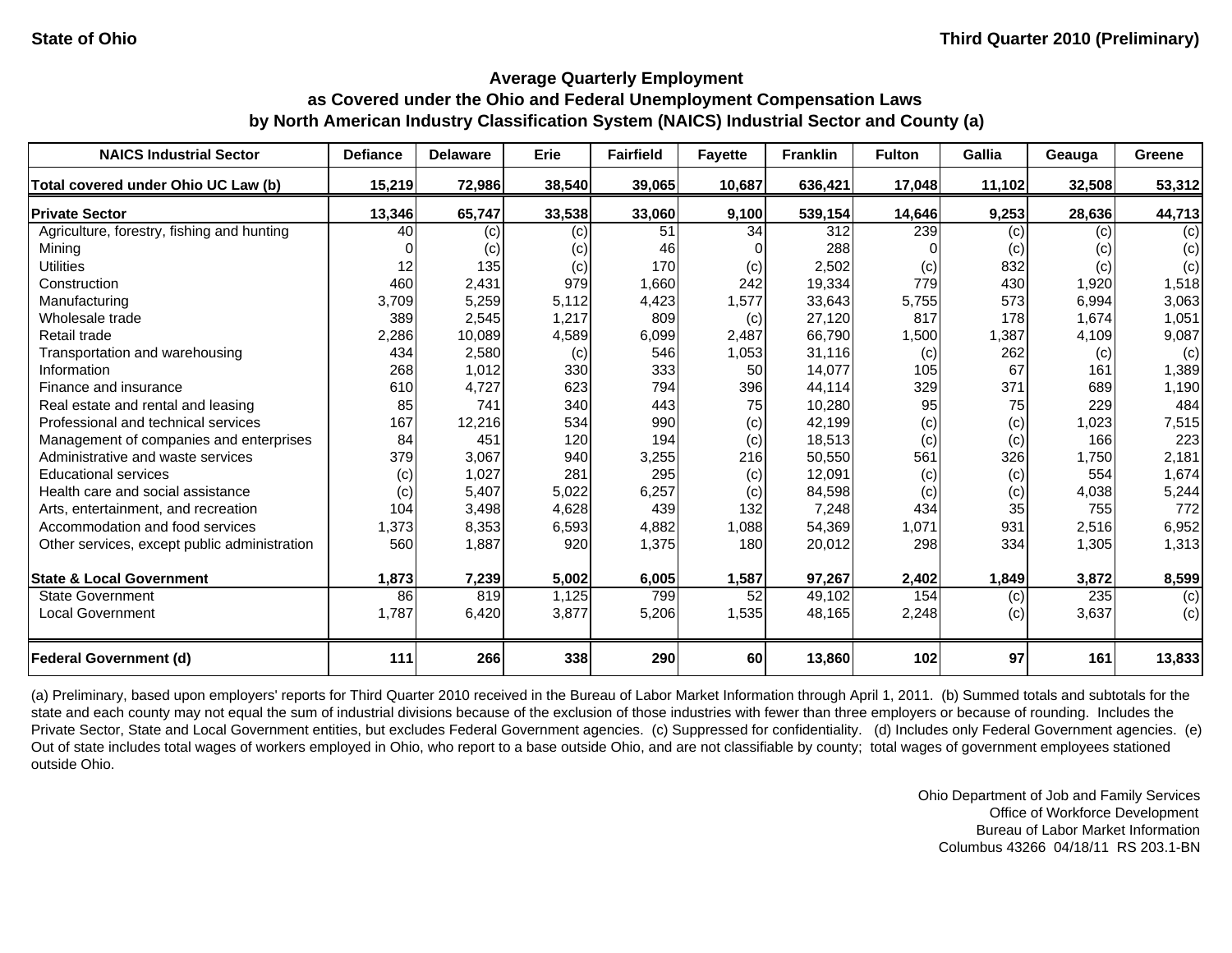| <b>NAICS Industrial Sector</b>               | <b>Guernsey</b> | <b>Hamilton</b> | <b>Hancock</b> | <b>Hardin</b> | <b>Harrison</b> | Henry    | Highland | <b>Hocking</b> | <b>Holmes</b> | <b>Huron</b> |
|----------------------------------------------|-----------------|-----------------|----------------|---------------|-----------------|----------|----------|----------------|---------------|--------------|
| Total covered under Ohio UC Law (b)          | 13,571          | 474,856         | 40,353         | 7,818         | 3,271           | 11,101   | 9,881    | 6,704          | 16,743        | 21,388       |
| <b>Private Sector</b>                        | 11,338          | 432,839         | 37,134         | 6,343         | 2,518           | 9,112    | 7,544    | 4,909          | 15,158        | 18,881       |
| Agriculture, forestry, fishing and hunting   | (c)             | 183             | 46             | 134           | 19              | (c)      | 26       | 24             | 196           | 1,116        |
| Mining                                       | (c)             | 286             | (c)            |               | 330             | (c)      | 43       | 142            | 113           | $\Omega$     |
| <b>Utilities</b>                             | 41              | 1,244           | 72             | 49            | (c)             | (c)      | 72       | 12             | (c)           | (c)          |
| Construction                                 | 528             | 18,773          | (c)            | 126           | 95              | 570      | 321      | 310            | 1,734         | 1,654        |
| Manufacturing                                | 2,614           | 47,423          | 9,653          | 1,824         | 454             | 3,073    | 1,607    | 897            | 5,788         | 5,660        |
| Wholesale trade                              | 255             | 23,015          | 1,178          | 252           | 138             | (c)      | 181      | 55             | 769           | (c)          |
| Retail trade                                 | 1,844           | 44,540          | 4,856          | 918           | 286             | 1,312    | 1,503    | 810            | 1,801         | 1,992        |
| Transportation and warehousing               | 282             | 9,976           | 2,039          | 149           | (c)             | 639      | 161      | 51             | (c)           | 1,101        |
| Information                                  | 105             | 8,042           | 397            | 74            | (c)             | 112      | 284      | 56             | 89            | 256          |
| Finance and insurance                        | 244             | 25,189          | 563            | 215           | 55              | 290      | 368      | 167            | 369           | 413          |
| Real estate and rental and leasing           | 99              | 6,187           | 353            | 60            | 77              | 71       | 71       | 104            | 39            | 121          |
| Professional and technical services          | 288             | 35,407          | 1,301          | 100           | 34              | 106      | (c)      | 94             | (c)           | 343          |
| Management of companies and enterprises      | 97              | 29,891          | 604            | $\Omega$      | (c)             | $\Omega$ | (c)      | $\Omega$       | (c)           | 62           |
| Administrative and waste services            | 362             | 30,875          | 2,594          | 95            | 16              | 95       | 310      | 192            | 944           | 256          |
| <b>Educational services</b>                  | 38              | 10,421          | 994            | (c)           | (c)             | 54       | (c)      | (c)            | (c)           | (c)          |
| Health care and social assistance            | 2,409           | 79,331          | 4,592          | (c)           | (c)             | 1,323    | (c)      | (c)            | (c)           | (c)          |
| Arts, entertainment, and recreation          | 80              | 8,938           | 342            | 130           | 36              | 17       | 57       | 60             | 105           | 284          |
| Accommodation and food services              | 1,526           | 37,409          | 3,638          | 797           | 224             | 548      | 885      | 993            | 1,294         | 1,564        |
| Other services, except public administration | 324             | 15,709          | 1,202          | 195           | 66              | 393      | 289      | 273            | 223           | 598          |
| <b>State &amp; Local Government</b>          | 2,233           | 42,016          | 3,219          | 1,475         | 752             | 1,988    | 2,337    | 1,795          | 1,584         | 2,507        |
| <b>State Government</b>                      | 517             | (c)             | 210            | 36            | 51              | 47       | 122      | 372            | 39            | 75           |
| <b>Local Government</b>                      | 1,716           | (c)             | 3,009          | 1,439         | 701             | 1,941    | 2,215    | 1,423          | 1,545         | 2,432        |
| <b>Federal Government (d)</b>                | 137             | 9,671           | 176            | 80            | 69              | 80       | 121      | 54             | 71            | 153          |

(a) Preliminary, based upon employers' reports for Third Quarter 2010 received in the Bureau of Labor Market Information through April 1, 2011. (b) Summed totals and subtotals for the state and each county may not equal the sum of industrial divisions because of the exclusion of those industries with fewer than three employers or because of rounding. Includes the Private Sector, State and Local Government entities, but excludes Federal Government agencies. (c) Suppressed for confidentiality. (d) Includes only Federal Government agencies. (e) Out of state includes total wages of workers employed in Ohio, who report to a base outside Ohio, and are not classifiable by county; total wages of government employees stationed outside Ohio.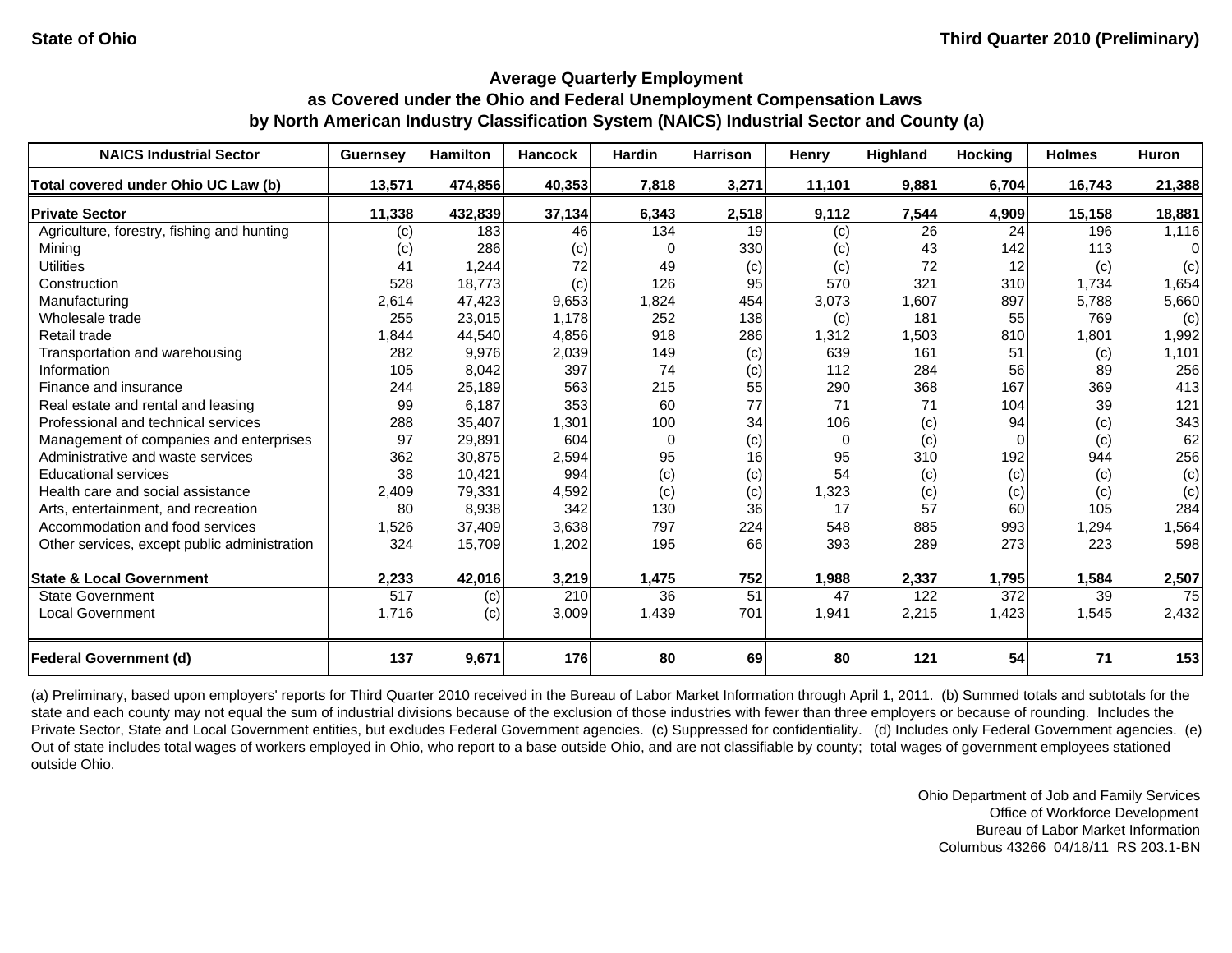| <b>NAICS Industrial Sector</b>               | <b>Jackson</b> | <b>Jefferson</b> | Knox   | Lake   | Lawrence         | Licking | Logan  | Lorain | Lucas   | <b>Madison</b> |
|----------------------------------------------|----------------|------------------|--------|--------|------------------|---------|--------|--------|---------|----------------|
| Total covered under Ohio UC Law (b)          | 10,488         | 21,863           | 18,789 | 92,831 | 12,151           | 49,992  | 17,480 | 91,146 | 196,375 | 13,140         |
| <b>Private Sector</b>                        | 9,034          | 18,572           | 16,076 | 81,425 | 9,434            | 42,582  | 15,338 | 77,368 | 173,074 | 10,121         |
| Agriculture, forestry, fishing and hunting   | 85             | (c)              | 68     | 937    | (c)              | 337     | 100    | 850    | 361     | 139            |
| Mining                                       | 202            | (c)              | 116    | 252    | (c)              | 127     | 29     | 13     | 135     | $\Omega$       |
| <b>Utilities</b>                             | (c)            | 951              | 46     | 1,349  | 93               | 187     | 31     | 351    | 516     | (c)            |
| Construction                                 | 372            | 837              | 719    | 3,749  | 771              | 2,703   | 532    | 3,930  | 7,887   | 370            |
| Manufacturing                                | 3,225          | 1,605            | 4,497  | 18,799 | (c)              | 5,804   | 4,790  | 15,356 | 19,048  | 2,473          |
| Wholesale trade                              | 156            | 672              | 387    | 3,803  | 182              | 1,611   | 369    | 2,798  | 6,407   | (c)            |
| Retail trade                                 | 1,397          | 3,045            | 2,138  | 12,633 | 2,066            | 6,752   | 1,630  | 12,865 | 23,868  | 1,751          |
| Transportation and warehousing               | (c)            | 1,203            | 144    | 969    | 600              | 1,562   | 1,317  | 1,623  | 6,788   | 1,125          |
| Information                                  | 79             | 577              | 259    | 936    | 63               | 437     | 99     | 805    | 2,577   | 53             |
| Finance and insurance                        | 282            | 401              | 392    | 1,910  | 279              | 2,468   | 284    | 1,980  | 5,633   | 153            |
| Real estate and rental and leasing           | 71             | 276              | 136    | 858    | 125              | 474     | 161    | 854    | 2,230   | 110            |
| Professional and technical services          | 101            | 344              | 250    | 2,854  | 183              | 1,588   | 695    | 2,101  | 9,046   | 598            |
| Management of companies and enterprises      | 46             | 38               | 127    | 988    | 47               | 1,092   | 85     | 804    | 4,095   | 10             |
| Administrative and waste services            | 329            | 831              | 396    | 5,045  | 387              | 2,347   | 1,237  | 5.177  | 13.051  | 507            |
| <b>Educational services</b>                  | 33             | (c)              | 1,154  | 1,744  | 62               | 1,157   | 40     | 2,489  | 3,835   | (c)            |
| Health care and social assistance            | 1,266          | (c)              | 2,899  | 11,392 | 2,458            | 6,442   | 1,866  | 12,798 | 38,646  | (c)            |
| Arts, entertainment, and recreation          | 38             | 316              | 180    | 1,263  | 40               | 846     | 136    | 1,535  | 3,638   | 66             |
| Accommodation and food services              | 911            | 1,669            | 1,590  | 8,870  | 1,086            | 5,126   | 1,351  | 8,081  | 18,742  | 930            |
| Other services, except public administration | 274            | 714              | 575    | 3,073  | 356              | 1,521   | 585    | 2,956  | 6,570   | 128            |
| <b>State &amp; Local Government</b>          | 1,454          | 3,291            | 2,713  | 11,406 | 2,718            | 7,409   | 2,141  | 13,779 | 23,301  | 3,018          |
| <b>State Government</b>                      | 177            | 100              | (c)    | 98     | $\overline{318}$ | 920     | 99     | 1,170  | 7,136   | 1,286          |
| <b>Local Government</b>                      | 1,277          | 3,191            | (c)    | 11,308 | 2,400            | 6,489   | 2,042  | 12,609 | 16,165  | 1,732          |
| <b>Federal Government (d)</b>                | 83             | 267              | 117    | 517    | 155              | 520     | 157    | 1,227  | 1,999   | 82             |

(a) Preliminary, based upon employers' reports for Third Quarter 2010 received in the Bureau of Labor Market Information through April 1, 2011. (b) Summed totals and subtotals for the state and each county may not equal the sum of industrial divisions because of the exclusion of those industries with fewer than three employers or because of rounding. Includes the Private Sector, State and Local Government entities, but excludes Federal Government agencies. (c) Suppressed for confidentiality. (d) Includes only Federal Government agencies. (e) Out of state includes total wages of workers employed in Ohio, who report to a base outside Ohio, and are not classifiable by county; total wages of government employees stationed outside Ohio.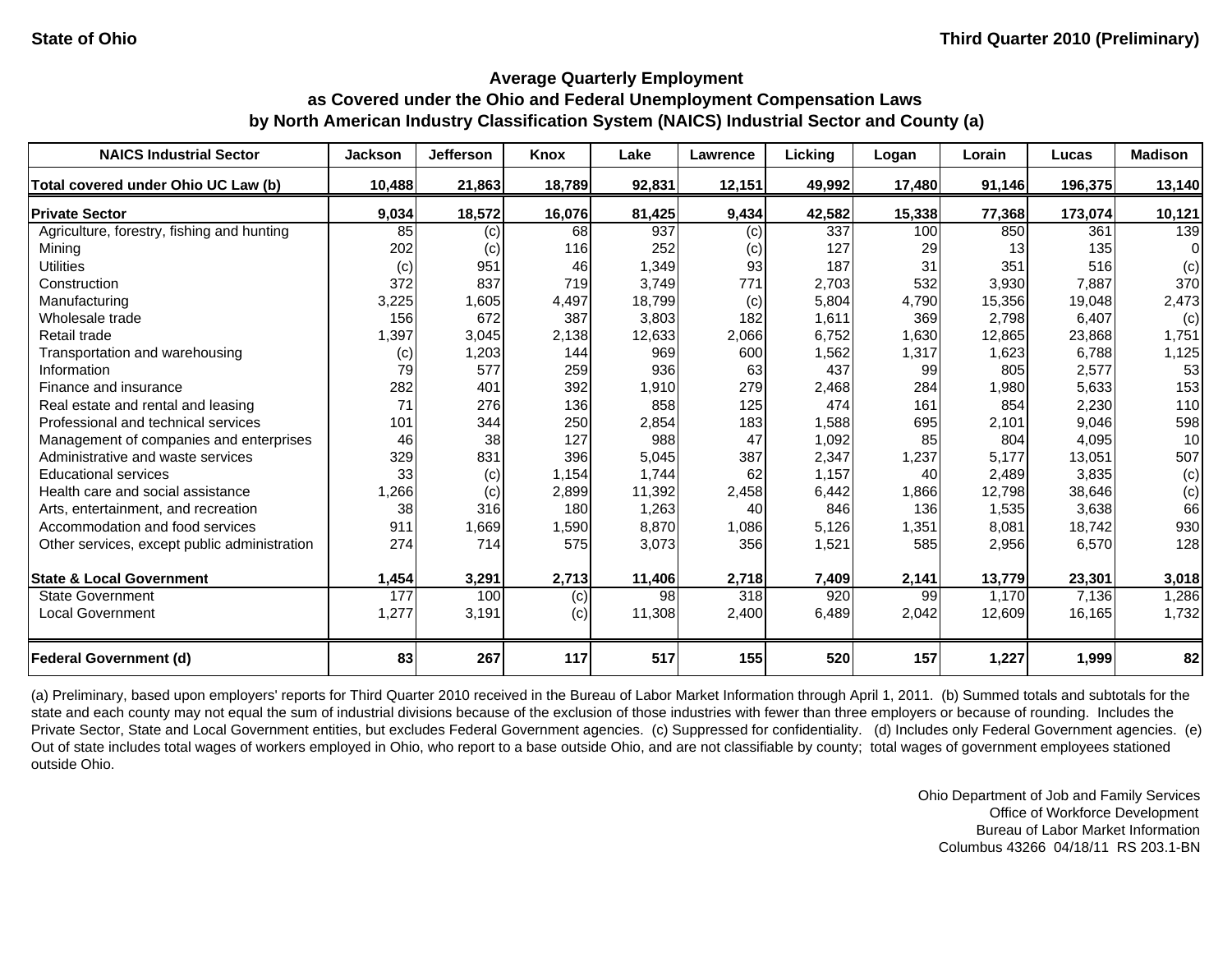| <b>NAICS Industrial Sector</b>               | <b>Mahoning</b> | <b>Marion</b> | <b>Medina</b> | <b>Meigs</b> | <b>Mercer</b> | Miami  | <b>Monroe</b> | <b>Montgomery</b> | Morgan          | <b>Morrow</b> |
|----------------------------------------------|-----------------|---------------|---------------|--------------|---------------|--------|---------------|-------------------|-----------------|---------------|
| Total covered under Ohio UC Law (b)          | 95,011          | 24,210        | 57,012        | 3,461        | 17,488        | 37,378 | 3,495         | 234,630           | 2,364           | 4,703         |
| <b>Private Sector</b>                        | 82,859          | 20,042        | 50,373        | 2,464        | 14,989        | 32,843 | 2,717         | 207,594           | 1,738           | 3,193         |
| Agriculture, forestry, fishing and hunting   | 220             | (c)           | 153           | 76           | (c)           | 199    |               | (c)               | 15 <sup>1</sup> | 23            |
| Mining                                       | 204             | (c)           | 27            | 203          | (c)           | 32     | 56            | (c)               | 17              | 18            |
| <b>Utilities</b>                             | 354             | 108           | (c)           | (c)          | (c)           | (c)    | 27            | 961               | (c)             | (c)           |
| Construction                                 | 4,447           | 482           | 2,866         | 240          | 900           | 1,509  | 141           | 7,902             | 79              | 187           |
| Manufacturing                                | 8,286           | 6,212         | 8,432         | 117          | 4,957         | 8,912  | 981           | 24,371            | 446             | 699           |
| Wholesale trade                              | 4,565           | 641           | (c)           | 62           | (c)           | 1,855  | 65            | 8,001             | 81              | 93            |
| Retail trade                                 | 12,525          | 2,660         | 8,438         | 577          | 1,969         | 4,562  | 359           | 23,574            | 289             | 618           |
| Transportation and warehousing               | 3,386           | 608           | 2,690         | (c)          | 1,005         | (c)    | 185           | 6,826             | (c)             | (c)           |
| Information                                  | 1,208           | 611           | 353           | (c)          | 190           | 241    | 24            | 8,314             | 27              | 60            |
| Finance and insurance                        | 2,786           | 446           | 1,011         | 131          | 598           | 759    | (c)           | 9,412             | 84              | 81            |
| Real estate and rental and leasing           | 943             | 182           | 706           | 10           | 94            | 322    | (c)           | 3,122             | 10              | 27            |
| Professional and technical services          | 2,920           | 307           | 2,047         | (c)          | (c)           | (c)    | 37            | 11,693            | (c)             | (c)           |
| Management of companies and enterprises      | 887             | 143           | 2,738         | (c)          | (c)           | (c)    | $\Omega$      | 4,042             | (c)             | (c)           |
| Administrative and waste services            | 7,837           | 672           | 3,083         | 67           | 386           | 1,939  | 64            | 14,782            | 77              | 61            |
| <b>Educational services</b>                  | 1,305           | 107           | 371           | (c)          | (c)           | 133    | (c)           | 6,657             | (c)             | (c)           |
| Health care and social assistance            | 17,141          | 4,108         | 6,749         | (c)          | (c)           | 4,175  | (c)           | 45,736            | (c)             | (c)           |
| Arts, entertainment, and recreation          | 1,269           | 201           | 1,228         | (c)          | 99            | 328    | (c)           | 2,779             |                 | 78            |
| Accommodation and food services              | 9,309           | 1,778         | 5,312         | (c)          | 1,185         | 3,696  | (c)           | 21,639            | 173             | 397           |
| Other services, except public administration | 3,269           | 647           | 1,530         | (c)          | 580           | 1,240  | 146           | 7,577             | 33              | 118           |
| <b>State &amp; Local Government</b>          | 12,153          | 4,168         | 6,639         | 997          | 2,499         | 4,535  | 778           | 27,036            | 626             | 1,509         |
| <b>State Government</b>                      | 3,387           | 1,140         | 114           | 39           | 127           | 150    | 35            | 1,648             | 59              | 75            |
| Local Government                             | 8,766           | 3,028         | 6,525         | 958          | 2,372         | 4,385  | 743           | 25,388            | 567             | 1,434         |
| <b>Federal Government (d)</b>                | 1,389           | 146           | 354           | 86           | 105           | 216    | 57            | 4,713             | 46              | 64            |

(a) Preliminary, based upon employers' reports for Third Quarter 2010 received in the Bureau of Labor Market Information through April 1, 2011. (b) Summed totals and subtotals for the state and each county may not equal the sum of industrial divisions because of the exclusion of those industries with fewer than three employers or because of rounding. Includes the Private Sector, State and Local Government entities, but excludes Federal Government agencies. (c) Suppressed for confidentiality. (d) Includes only Federal Government agencies. (e) Out of state includes total wages of workers employed in Ohio, who report to a base outside Ohio, and are not classifiable by county; total wages of government employees stationed outside Ohio.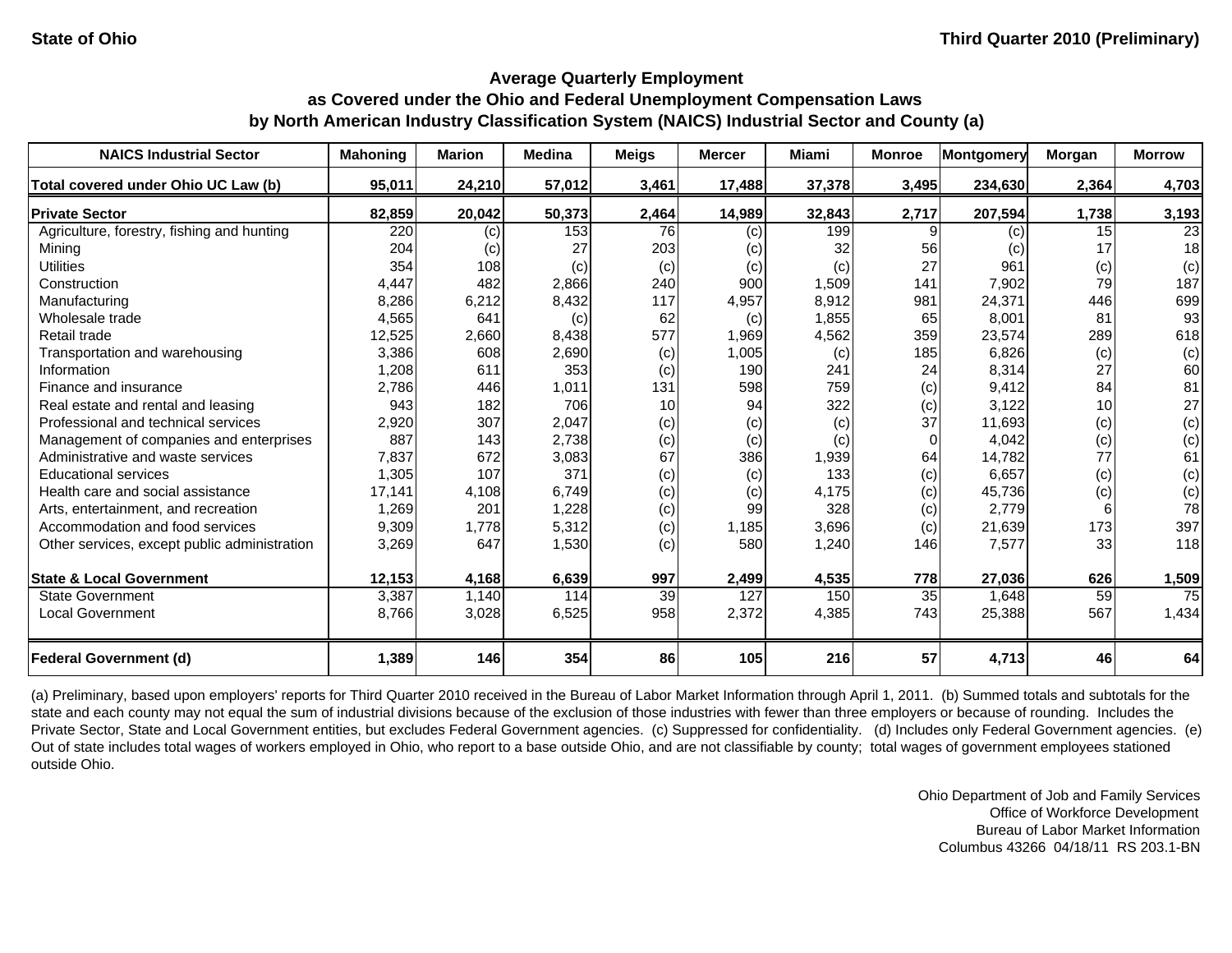| <b>NAICS Industrial Sector</b>               | <b>Muskingum</b> | <b>Noble</b> | <b>Ottawa</b> | Paulding | Perry | Pickaway | <b>Pike</b> | Portage | <b>Preble</b> | Putnam   |
|----------------------------------------------|------------------|--------------|---------------|----------|-------|----------|-------------|---------|---------------|----------|
| Total covered under Ohio UC Law (b)          | 31,253           | 2,965        | 14,890        | 4,547    | 5,796 | 13,570   | 9,330       | 49,924  | 10,100        | 10,785   |
| <b>Private Sector</b>                        | 26,691           | 1,988        | 12,842        | 3,469    | 4,001 | 9,524    | 8,009       | 38,184  | 8,376         | 9,147    |
| Agriculture, forestry, fishing and hunting   | 33               | (c)          | (c)           | (c)      | 17    | (c)      | (c)         | 170     | 89            | (c)      |
| Mining                                       | 338              | (c)          | (c)           | (c)      | 205   | (c)      | (c)         | 269     | 44            | (c)      |
| <b>Utilities</b>                             | 195              | 10           | (c)           | (c)      | 32    | 42       | (c)         | (c)     | (c)           | (c)      |
| Construction                                 | 906              | 114          | 463           | 142      | 434   | 629      | 497         | 1,816   | 304           | 932      |
| Manufacturing                                | 3,186            | 244          | 2,199         | 1,225    | 709   | 2,291    | 2,757       | 9,434   | 2,818         | 2,364    |
| Wholesale trade                              | 866              | 111          | 445           | 181      | 88    | 349      | (c)         | 2,507   | 318           | (c)      |
| Retail trade                                 | 4,905            | 276          | 1,743         | 432      | 632   | 1,467    | 975         | 5,881   | 1,249         | 1,155    |
| Transportation and warehousing               | 1,117            | 76           | (c)           | (c)      | 71    | 197      | 130         | (c)     | (c)           | 352      |
| Information                                  | 509              | 19           | 76            | 24       | 32    | 57       | 36          | 278     | 33            | 77       |
| Finance and insurance                        | 781              | (c)          | 338           | 93       | 171   | 285      | 204         | 732     | 233           | 332      |
| Real estate and rental and leasing           | 247              | (c)          | 187           | 16       | 26    | 101      | 50          | 575     | 81            | 33       |
| Professional and technical services          | 557              | 35           | (c)           | 40       | 87    | (c)      | 124         | .275    | (c)           | 597      |
| Management of companies and enterprises      | 97               | (c)          | (c)           | $\Omega$ | 21    | (c)      | 0           | 833     | (c)           | $\Omega$ |
| Administrative and waste services            | 1,053            | (c)          | 245           | 34       | 57    | 495      | 636         | 1,442   | 359           | 293      |
| <b>Educational services</b>                  | 579              |              | 55            | (c)      | (c)   |          | (c)         | 656     | (c)           | 113      |
| Health care and social assistance            | 6,574            | 464          | 1,612         | (c)      | (c)   | 1,707    | (c)         | 3,927   | (c)           | 1,065    |
| Arts, entertainment, and recreation          | 459              | (c)          | 778           | 27       | 46    | 197      | 24          | 1,069   | 74            | 116      |
| Accommodation and food services              | 2,985            | (c)          | 2,478         | 230      | 399   | 1,078    | 682         | 4,806   | 872           | 802      |
| Other services, except public administration | 1,304            | 54           | 436           | 83       | 174   | 263      | 169         | 1,387   | 352           | 417      |
| <b>State &amp; Local Government</b>          | 4,562            | 977          | 2,047         | 1,078    | 1,795 | 4,047    | 1,321       | 11,741  | 1,723         | 1,639    |
| State Government                             | 384              | (c)          | 226           | 34       | 41    | 1,528    | 110         | (c)     | 95            | 58       |
| <b>Local Government</b>                      | 4,178            | (c)          | 1,821         | 1,044    | 1,754 | 2,519    | 1,211       | (c)     | 1,628         | 1,581    |
| <b>Federal Government (d)</b>                | 276              | 29           | 204           | 54       | 74    | 105      | 85          | 332     | 92            | 87       |

(a) Preliminary, based upon employers' reports for Third Quarter 2010 received in the Bureau of Labor Market Information through April 1, 2011. (b) Summed totals and subtotals for the state and each county may not equal the sum of industrial divisions because of the exclusion of those industries with fewer than three employers or because of rounding. Includes the Private Sector, State and Local Government entities, but excludes Federal Government agencies. (c) Suppressed for confidentiality. (d) Includes only Federal Government agencies. (e) Out of state includes total wages of workers employed in Ohio, who report to a base outside Ohio, and are not classifiable by county; total wages of government employees stationed outside Ohio.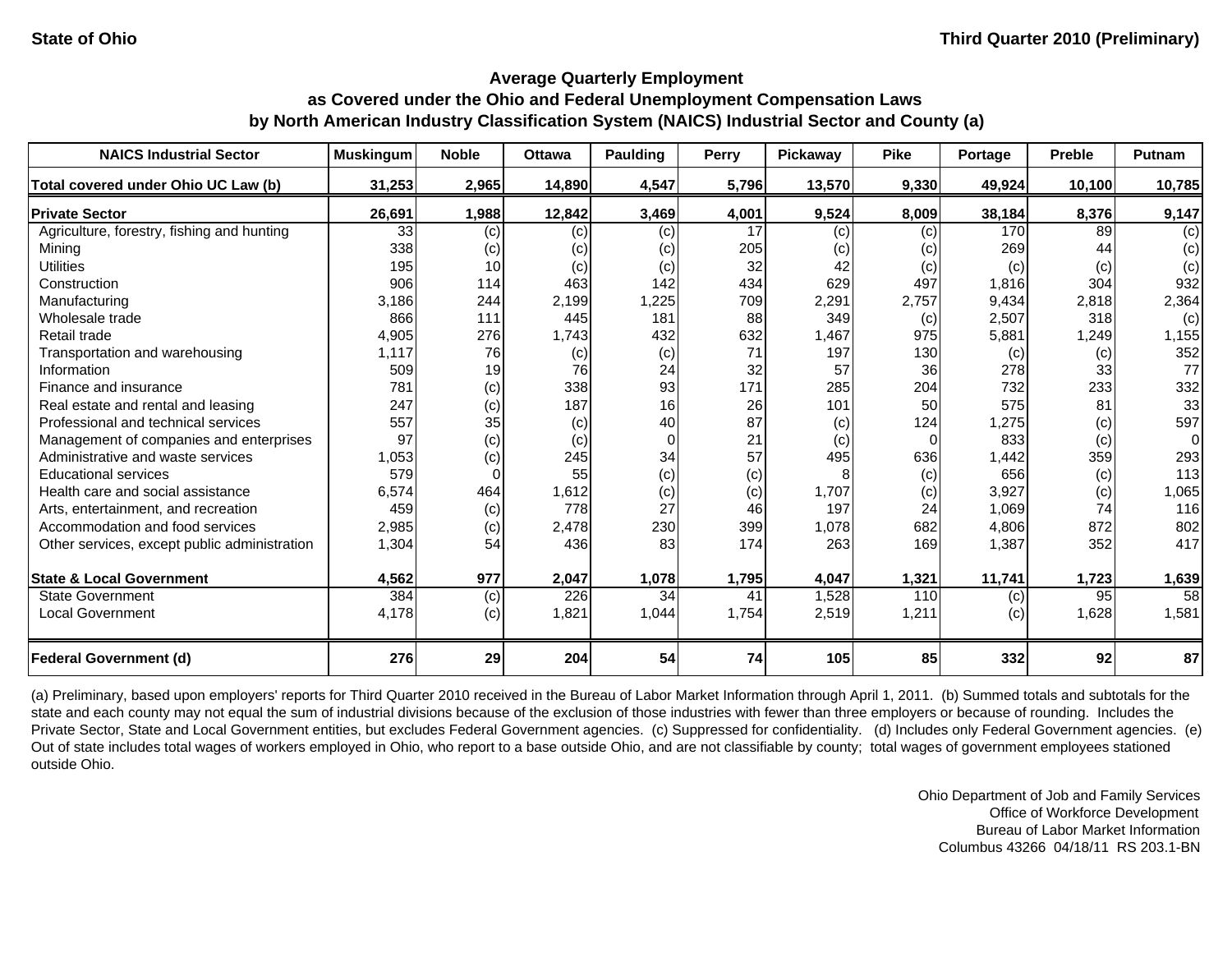| <b>NAICS Industrial Sector</b>               | <b>Richland</b> | <b>Ross</b> | <b>Sandusky</b> | <b>Scioto</b> | <b>Seneca</b> | <b>Shelby</b>    | <b>Stark</b> | <b>Summit</b> | <b>Trumbull</b> | Tuscarawas |
|----------------------------------------------|-----------------|-------------|-----------------|---------------|---------------|------------------|--------------|---------------|-----------------|------------|
| Total covered under Ohio UC Law (b)          | 50,611          | 23,645      | 26,379          | 22,944        | 18,585        | 25,020           | 148,149      | 251,173       | 70,025          | 33,643     |
| <b>Private Sector</b>                        | 43,627          | 19,000      | 23,410          | 17,816        | 15,739        | 22,577           | 131,154      | 224,188       | 61,303          | 29,199     |
| Agriculture, forestry, fishing and hunting   | 158             | 62          | (c)             | 51            | 265           | (c)              | 351          | 142           | 82              | 132        |
| Mining                                       | 20              | 21          | (c)             |               | 97            | (c)              | 220          | 51            | 48              | 532        |
| <b>Utilities</b>                             | (c)             | 169         | 71              | 100           | 110           | (c)              | 468          | 1,184         | 150             | 81         |
| Construction                                 | 1,952           | 667         | 836             | 694           | 1,038         | 1,342            | 6,190        | 9,607         | 2,549           | 1,331      |
| Manufacturing                                | 8,786           | 3,286       | 8,379           | 1,589         | 3,361         | 10,081           | 23,609       | 28,139        | 13,388          | 6,837      |
| Wholesale trade                              | 1,921           | 453         | 571             | 322           | 655           | 1,340            | 5,469        | 13,389        | 1,999           | 1,261      |
| Retail trade                                 | 6,758           | 3,614       | 2,735           | 2,889         | 1,943         | 1,886            | 19,124       | 28,542        | 9,865           | 4,358      |
| Transportation and warehousing               | (c)             | 460         | 581             | 507           | 601           | (c)              | 2,386        | 7,354         | 2,141           | 847        |
| Information                                  | 1,058           | 365         | 142             | 251           | 251           | 167              | 1,864        | 3,555         | 629             | 289        |
| Finance and insurance                        | 1,103           | 470         | 496             | 505           | 537           | 351              | 5,783        | 8,509         | 1,474           | 754        |
| Real estate and rental and leasing           | 395             | 116         | 286             | 236           | 64            | 131              | 1,420        | 2,572         | 1,076           | 289        |
| Professional and technical services          | 1,061           | 374         | 337             | 590           | 310           | 448              | 4,107        | 12,539        | 1,415           | 746        |
| Management of companies and enterprises      | 53              | 265         | 225             | 53            | 289           |                  | 1,347        | 13,187        | 837             | 121        |
| Administrative and waste services            | 4,493           | 951         | 1,582           | 278           | 651           | 1,587            | 7,786        | 17,246        | 4,165           | 1,783      |
| <b>Educational services</b>                  | 455             | 138         | (c)             | 224           | 908           | 122              | 2,725        | 3,539         | 567             | 184        |
| Health care and social assistance            | 7,846           | 4,306       | (c)             | 6,469         | 2,331         | 1,795            | 26,337       | 41,847        | 11,674          | 4,876      |
| Arts, entertainment, and recreation          | 577             | 272         | 404             | 84            | 186           | 113              | 2,026        | 3,679         | 1,000           | 431        |
| Accommodation and food services              | 4,477           | 2,434       | 2,016           | 2,455         | 1,510         | 1,410            | 14,212       | 21,047        | 6,208           | 3,305      |
| Other services, except public administration | 1,419           | 578         | 781             | 516           | 631           | 553              | 5,730        | 8,062         | 2,036           | 1,042      |
| <b>State &amp; Local Government</b>          | 6,984           | 4,645       | 2,970           | 5,128         | 2,847         | 2,444            | 16,995       | 26,984        | 8,722           | 4,444      |
| <b>State Government</b>                      | 1,453           | 1,618       | 111             | 1,907         | 451           | $\overline{273}$ | 1,522        | 4,778         | 786             | 412        |
| <b>Local Government</b>                      | 5,531           | 3,027       | 2,859           | 3,221         | 2,396         | 2,171            | 15,473       | 22,206        | 7,936           | 4,032      |
|                                              |                 |             |                 |               |               |                  |              |               |                 |            |
| <b>Federal Government (d)</b>                | 688             | 1,568       | 126             | 203           | 137           | 100              | 1,207        | 2,129         | 550             | 267        |

(a) Preliminary, based upon employers' reports for Third Quarter 2010 received in the Bureau of Labor Market Information through April 1, 2011. (b) Summed totals and subtotals for the state and each county may not equal the sum of industrial divisions because of the exclusion of those industries with fewer than three employers or because of rounding. Includes the Private Sector, State and Local Government entities, but excludes Federal Government agencies. (c) Suppressed for confidentiality. (d) Includes only Federal Government agencies. (e) Out of state includes total wages of workers employed in Ohio, who report to a base outside Ohio, and are not classifiable by county; total wages of government employees stationed outside Ohio.